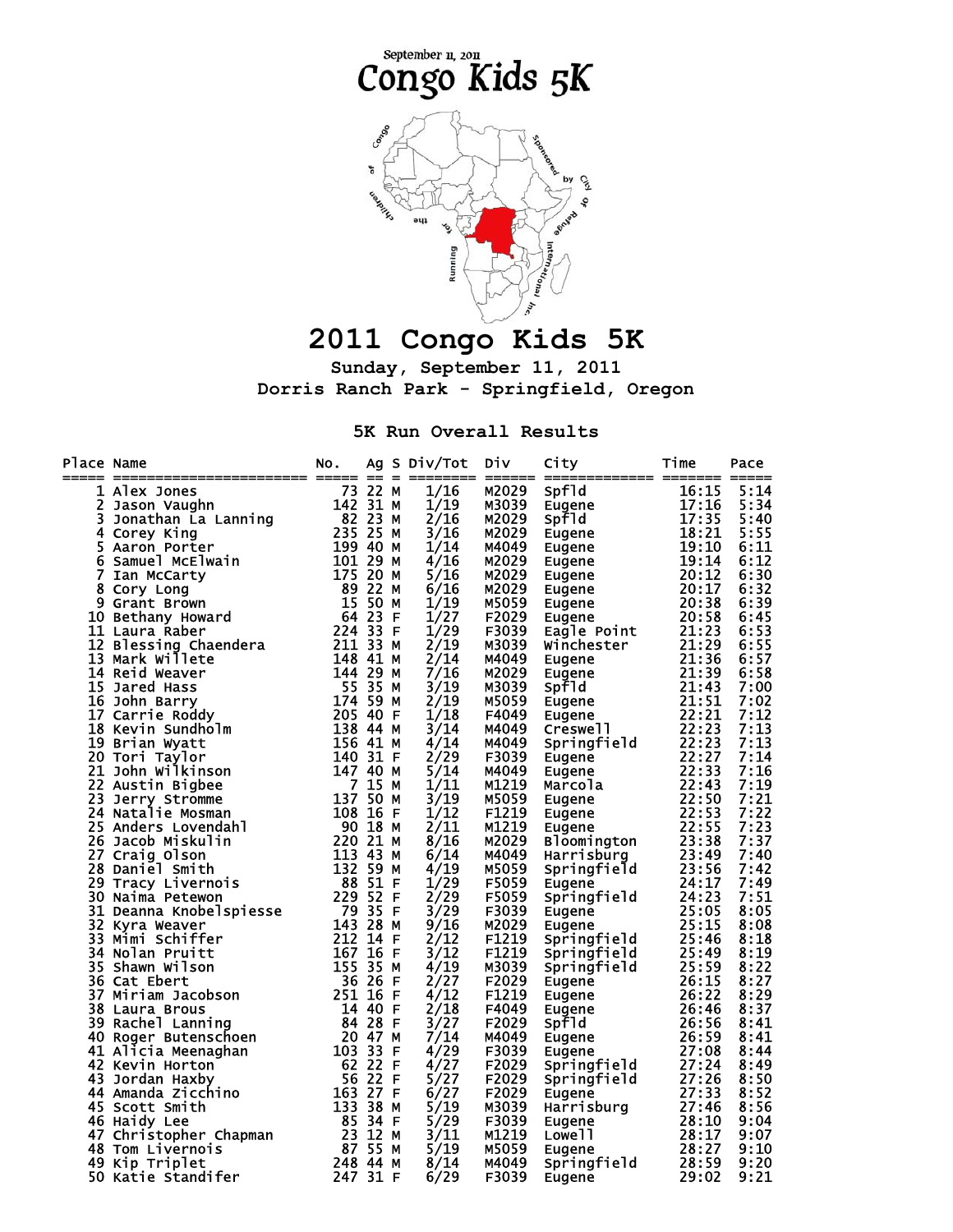|                                                                                                                                                                                                                                   |       | F5059                  | Eugene                                                                                                                                                                                                                               | 29:06<br>9:22 |
|-----------------------------------------------------------------------------------------------------------------------------------------------------------------------------------------------------------------------------------|-------|------------------------|--------------------------------------------------------------------------------------------------------------------------------------------------------------------------------------------------------------------------------------|---------------|
|                                                                                                                                                                                                                                   |       | F <sub>1219</sub>      |                                                                                                                                                                                                                                      | 29:11<br>9:24 |
|                                                                                                                                                                                                                                   |       | F2029                  | Springfield<br>Eugene                                                                                                                                                                                                                | 29:19<br>9:27 |
|                                                                                                                                                                                                                                   |       | M1219                  |                                                                                                                                                                                                                                      |               |
|                                                                                                                                                                                                                                   |       | M1219                  |                                                                                                                                                                                                                                      |               |
|                                                                                                                                                                                                                                   |       | F2029                  |                                                                                                                                                                                                                                      |               |
|                                                                                                                                                                                                                                   |       | F4049                  |                                                                                                                                                                                                                                      |               |
|                                                                                                                                                                                                                                   |       | M5059<br>M5059         |                                                                                                                                                                                                                                      |               |
|                                                                                                                                                                                                                                   |       | M4049                  |                                                                                                                                                                                                                                      |               |
|                                                                                                                                                                                                                                   |       | F4049                  |                                                                                                                                                                                                                                      |               |
|                                                                                                                                                                                                                                   |       | M5059                  |                                                                                                                                                                                                                                      |               |
|                                                                                                                                                                                                                                   |       | M3039                  |                                                                                                                                                                                                                                      |               |
|                                                                                                                                                                                                                                   |       | M3039<br>F5059         |                                                                                                                                                                                                                                      |               |
|                                                                                                                                                                                                                                   |       | F3039                  |                                                                                                                                                                                                                                      |               |
|                                                                                                                                                                                                                                   |       | F3039                  |                                                                                                                                                                                                                                      |               |
|                                                                                                                                                                                                                                   |       | F2029                  |                                                                                                                                                                                                                                      |               |
|                                                                                                                                                                                                                                   |       | M2029                  |                                                                                                                                                                                                                                      |               |
|                                                                                                                                                                                                                                   |       | F3039<br>M0111         |                                                                                                                                                                                                                                      |               |
|                                                                                                                                                                                                                                   |       | M4049                  |                                                                                                                                                                                                                                      |               |
|                                                                                                                                                                                                                                   |       | M1219                  |                                                                                                                                                                                                                                      |               |
|                                                                                                                                                                                                                                   |       | F3039                  |                                                                                                                                                                                                                                      |               |
|                                                                                                                                                                                                                                   |       | M3039                  |                                                                                                                                                                                                                                      |               |
|                                                                                                                                                                                                                                   |       | M1219<br>M0111         |                                                                                                                                                                                                                                      |               |
|                                                                                                                                                                                                                                   |       | F3039                  |                                                                                                                                                                                                                                      |               |
|                                                                                                                                                                                                                                   |       | F3039                  |                                                                                                                                                                                                                                      |               |
|                                                                                                                                                                                                                                   |       | M2029                  |                                                                                                                                                                                                                                      |               |
|                                                                                                                                                                                                                                   |       | M3039                  |                                                                                                                                                                                                                                      |               |
|                                                                                                                                                                                                                                   |       | F2029                  |                                                                                                                                                                                                                                      |               |
|                                                                                                                                                                                                                                   |       | F2029<br>F2029         |                                                                                                                                                                                                                                      |               |
|                                                                                                                                                                                                                                   |       | F2029                  |                                                                                                                                                                                                                                      |               |
|                                                                                                                                                                                                                                   |       | F4049                  |                                                                                                                                                                                                                                      |               |
|                                                                                                                                                                                                                                   |       | F <sub>1219</sub>      |                                                                                                                                                                                                                                      |               |
|                                                                                                                                                                                                                                   |       | M4049                  |                                                                                                                                                                                                                                      |               |
|                                                                                                                                                                                                                                   |       | F4049<br>M4049         |                                                                                                                                                                                                                                      |               |
|                                                                                                                                                                                                                                   |       | M2029                  |                                                                                                                                                                                                                                      |               |
|                                                                                                                                                                                                                                   |       | F5059                  |                                                                                                                                                                                                                                      |               |
|                                                                                                                                                                                                                                   |       | F6069                  |                                                                                                                                                                                                                                      |               |
|                                                                                                                                                                                                                                   |       | M1219                  |                                                                                                                                                                                                                                      |               |
|                                                                                                                                                                                                                                   |       | F5059<br>F5059         |                                                                                                                                                                                                                                      |               |
|                                                                                                                                                                                                                                   |       |                        |                                                                                                                                                                                                                                      |               |
|                                                                                                                                                                                                                                   |       | F5059                  |                                                                                                                                                                                                                                      |               |
|                                                                                                                                                                                                                                   |       | M5059                  |                                                                                                                                                                                                                                      |               |
|                                                                                                                                                                                                                                   | 1/3   | F0111<br>M7099         |                                                                                                                                                                                                                                      |               |
|                                                                                                                                                                                                                                   |       | F4049                  |                                                                                                                                                                                                                                      |               |
|                                                                                                                                                                                                                                   |       | F1219                  |                                                                                                                                                                                                                                      |               |
|                                                                                                                                                                                                                                   |       | M3039                  |                                                                                                                                                                                                                                      |               |
|                                                                                                                                                                                                                                   |       | F4049                  |                                                                                                                                                                                                                                      |               |
|                                                                                                                                                                                                                                   |       | F3039<br>F2029         |                                                                                                                                                                                                                                      |               |
|                                                                                                                                                                                                                                   |       | M5059                  |                                                                                                                                                                                                                                      |               |
|                                                                                                                                                                                                                                   |       | M3039                  |                                                                                                                                                                                                                                      |               |
|                                                                                                                                                                                                                                   |       | F2029                  |                                                                                                                                                                                                                                      |               |
|                                                                                                                                                                                                                                   |       | F4049<br>M1219         |                                                                                                                                                                                                                                      |               |
|                                                                                                                                                                                                                                   |       | F3039                  |                                                                                                                                                                                                                                      |               |
|                                                                                                                                                                                                                                   |       | м3039                  |                                                                                                                                                                                                                                      |               |
|                                                                                                                                                                                                                                   |       | M5059                  |                                                                                                                                                                                                                                      |               |
|                                                                                                                                                                                                                                   |       | F5059                  |                                                                                                                                                                                                                                      |               |
|                                                                                                                                                                                                                                   |       | M6069                  |                                                                                                                                                                                                                                      |               |
|                                                                                                                                                                                                                                   | 13/16 | F2029<br>M2029         |                                                                                                                                                                                                                                      |               |
|                                                                                                                                                                                                                                   |       | F1219                  |                                                                                                                                                                                                                                      |               |
|                                                                                                                                                                                                                                   |       | M0111                  |                                                                                                                                                                                                                                      |               |
|                                                                                                                                                                                                                                   |       | F2029                  |                                                                                                                                                                                                                                      |               |
|                                                                                                                                                                                                                                   |       | F2029                  |                                                                                                                                                                                                                                      |               |
|                                                                                                                                                                                                                                   |       | M0111<br>F6069         |                                                                                                                                                                                                                                      |               |
|                                                                                                                                                                                                                                   |       | M5059                  |                                                                                                                                                                                                                                      |               |
|                                                                                                                                                                                                                                   |       | F5059                  |                                                                                                                                                                                                                                      |               |
|                                                                                                                                                                                                                                   |       | M7099                  |                                                                                                                                                                                                                                      |               |
|                                                                                                                                                                                                                                   |       | F6069                  |                                                                                                                                                                                                                                      |               |
|                                                                                                                                                                                                                                   |       | M3039<br>$11/29$ F5059 |                                                                                                                                                                                                                                      |               |
| 51 Lynn 1acobs<br>512 Karl 10 som 252 ST F 3/22 ST F 3/22 ST F 3/22 ST F 3/22 ST F 3/22 ST F 3/22 ST F 6 ST F 6 ST F 6 ST F 6 ST F 6 ST F 6 ST F F 1/2<br>12 Lynn 140 St Party Market Store 12 20 3 17 P = 1/2 20 3 17 P = 1/2 20 |       | F6069                  | Eugene (1988)<br>Springfield 29:128 9:228 9:28<br>Springfield 29:126 9:228 9:228 9:228 9:228 9:228 9:228 9:228 9:228 9:228 9:238 12:128 20:138 9:338 12:138 11:14 20:158 12:158 12:158 12:158 12:158 12:158 12:158 12:168 13:158 11: |               |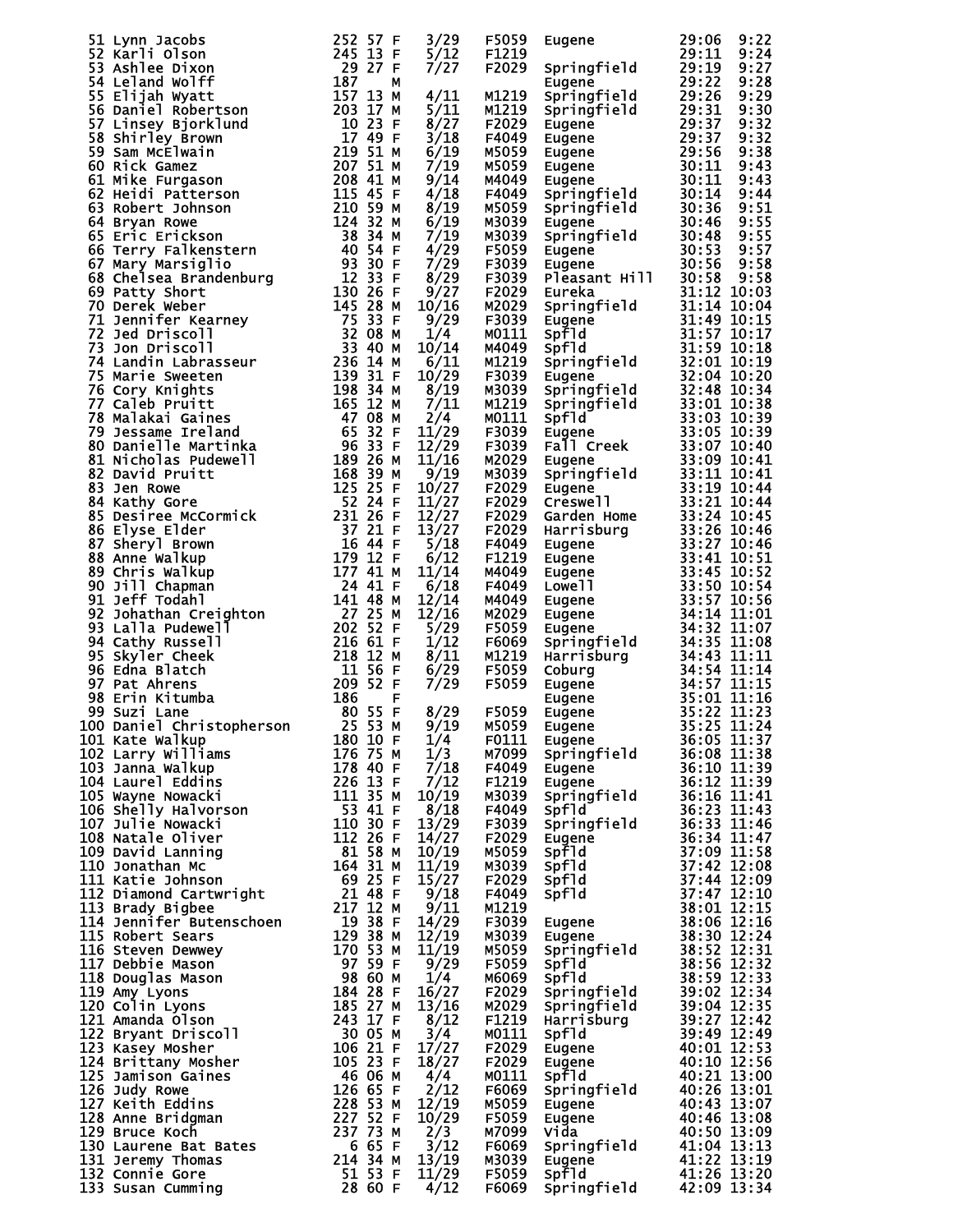|                                                                                                                                                                                                                                                                            | 215 58 M                      | 13/19        | M5059          |                                                                                                                                                                                                                                                              |                                                                                                                                                                                                                                                      |
|----------------------------------------------------------------------------------------------------------------------------------------------------------------------------------------------------------------------------------------------------------------------------|-------------------------------|--------------|----------------|--------------------------------------------------------------------------------------------------------------------------------------------------------------------------------------------------------------------------------------------------------------|------------------------------------------------------------------------------------------------------------------------------------------------------------------------------------------------------------------------------------------------------|
|                                                                                                                                                                                                                                                                            |                               | 12/29        | F5059          |                                                                                                                                                                                                                                                              |                                                                                                                                                                                                                                                      |
| 134 Mel Mann<br>135 Carol Mosman<br>135 Carrie Palmer<br>136 Carrie Palmer<br>137 David Fond<br>137 David Fond<br>138 Laura Richardson<br>138 Laura Richardson<br>140 Lani Hein<br>141 Emily Johnson<br>142 Levi Johnson<br>143 Danni Harris<br>144 S                      |                               | 15/29        | F3039          | Springfield<br>Eugene 42:13 13:36<br>Spfld 43:19 13:57<br>Spfld 43:26 13:59<br>Spfld 43:38 14:01<br>Spfld 43:38 14:03<br>Springfield 43:40 14:04<br>Eugene 44:47 14:22<br>Spfld 45:22 14:36<br>Springfield 45:22 14:36<br>Springfield 45:26 14:38<br>        |                                                                                                                                                                                                                                                      |
|                                                                                                                                                                                                                                                                            |                               |              |                |                                                                                                                                                                                                                                                              |                                                                                                                                                                                                                                                      |
|                                                                                                                                                                                                                                                                            |                               | 14/16        | M2029          |                                                                                                                                                                                                                                                              |                                                                                                                                                                                                                                                      |
|                                                                                                                                                                                                                                                                            |                               | 19/27        | F2029          |                                                                                                                                                                                                                                                              |                                                                                                                                                                                                                                                      |
|                                                                                                                                                                                                                                                                            |                               | 9/12         | F1219          |                                                                                                                                                                                                                                                              |                                                                                                                                                                                                                                                      |
|                                                                                                                                                                                                                                                                            |                               |              |                |                                                                                                                                                                                                                                                              |                                                                                                                                                                                                                                                      |
|                                                                                                                                                                                                                                                                            |                               | 16/29        | F3039          |                                                                                                                                                                                                                                                              |                                                                                                                                                                                                                                                      |
|                                                                                                                                                                                                                                                                            |                               | 20/27        | F2029          |                                                                                                                                                                                                                                                              |                                                                                                                                                                                                                                                      |
|                                                                                                                                                                                                                                                                            |                               |              |                |                                                                                                                                                                                                                                                              |                                                                                                                                                                                                                                                      |
|                                                                                                                                                                                                                                                                            |                               | 14/19        | M3039          |                                                                                                                                                                                                                                                              |                                                                                                                                                                                                                                                      |
|                                                                                                                                                                                                                                                                            |                               | 10/18        | F4049          |                                                                                                                                                                                                                                                              |                                                                                                                                                                                                                                                      |
|                                                                                                                                                                                                                                                                            |                               | 13/29        | F5059          |                                                                                                                                                                                                                                                              |                                                                                                                                                                                                                                                      |
|                                                                                                                                                                                                                                                                            |                               |              |                |                                                                                                                                                                                                                                                              |                                                                                                                                                                                                                                                      |
|                                                                                                                                                                                                                                                                            |                               | 13/14        | M4049          |                                                                                                                                                                                                                                                              |                                                                                                                                                                                                                                                      |
|                                                                                                                                                                                                                                                                            |                               | 11/18        | F4049          |                                                                                                                                                                                                                                                              |                                                                                                                                                                                                                                                      |
|                                                                                                                                                                                                                                                                            |                               | 21/27        | F2029          |                                                                                                                                                                                                                                                              |                                                                                                                                                                                                                                                      |
|                                                                                                                                                                                                                                                                            |                               |              |                |                                                                                                                                                                                                                                                              |                                                                                                                                                                                                                                                      |
|                                                                                                                                                                                                                                                                            |                               | 15/16        | M2029          |                                                                                                                                                                                                                                                              | 45:30 14:39                                                                                                                                                                                                                                          |
|                                                                                                                                                                                                                                                                            |                               | 22/27        | F2029          |                                                                                                                                                                                                                                                              | 45:33 14:40                                                                                                                                                                                                                                          |
|                                                                                                                                                                                                                                                                            |                               | 14/29        | F5059          |                                                                                                                                                                                                                                                              |                                                                                                                                                                                                                                                      |
|                                                                                                                                                                                                                                                                            |                               |              |                |                                                                                                                                                                                                                                                              |                                                                                                                                                                                                                                                      |
|                                                                                                                                                                                                                                                                            | $221$ $27$ F                  | 23/27        | F2029          |                                                                                                                                                                                                                                                              |                                                                                                                                                                                                                                                      |
|                                                                                                                                                                                                                                                                            |                               | 12/18        | F4049          |                                                                                                                                                                                                                                                              |                                                                                                                                                                                                                                                      |
|                                                                                                                                                                                                                                                                            |                               |              |                |                                                                                                                                                                                                                                                              |                                                                                                                                                                                                                                                      |
|                                                                                                                                                                                                                                                                            |                               |              |                |                                                                                                                                                                                                                                                              |                                                                                                                                                                                                                                                      |
|                                                                                                                                                                                                                                                                            |                               | 17/29        | F3039          |                                                                                                                                                                                                                                                              |                                                                                                                                                                                                                                                      |
|                                                                                                                                                                                                                                                                            |                               | 18/29        | F3039          |                                                                                                                                                                                                                                                              |                                                                                                                                                                                                                                                      |
|                                                                                                                                                                                                                                                                            |                               |              |                |                                                                                                                                                                                                                                                              | 45:33 14:40<br>Eugene 45:35 14:41<br>Eugene 45:37 14:41<br>Spf1d 45:42 14:43<br>Eugene 45:43 14:43<br>Eugene 45:43 14:44<br>Springfield 45:51 14:46<br>Spf1d 45:57 14:48<br>Spf1d 45:57 14:48<br>Spf1d 46:00 14:49<br>Spf1d 46:00 14:49<br>Spf1d 46: |
|                                                                                                                                                                                                                                                                            |                               | 3/3          | M7099          |                                                                                                                                                                                                                                                              |                                                                                                                                                                                                                                                      |
|                                                                                                                                                                                                                                                                            |                               | 15/29        | F5059          |                                                                                                                                                                                                                                                              |                                                                                                                                                                                                                                                      |
|                                                                                                                                                                                                                                                                            |                               | 13/18        | F4049          |                                                                                                                                                                                                                                                              |                                                                                                                                                                                                                                                      |
|                                                                                                                                                                                                                                                                            |                               |              |                |                                                                                                                                                                                                                                                              |                                                                                                                                                                                                                                                      |
|                                                                                                                                                                                                                                                                            |                               | 19/29        | F3039          |                                                                                                                                                                                                                                                              |                                                                                                                                                                                                                                                      |
|                                                                                                                                                                                                                                                                            |                               | 16/29        | F5059          |                                                                                                                                                                                                                                                              |                                                                                                                                                                                                                                                      |
|                                                                                                                                                                                                                                                                            |                               | 17/29        | F5059          |                                                                                                                                                                                                                                                              |                                                                                                                                                                                                                                                      |
|                                                                                                                                                                                                                                                                            |                               |              |                |                                                                                                                                                                                                                                                              |                                                                                                                                                                                                                                                      |
|                                                                                                                                                                                                                                                                            |                               | 18/29        | F5059          |                                                                                                                                                                                                                                                              |                                                                                                                                                                                                                                                      |
|                                                                                                                                                                                                                                                                            |                               | 5/12         | F6069          |                                                                                                                                                                                                                                                              |                                                                                                                                                                                                                                                      |
|                                                                                                                                                                                                                                                                            | 123 50 M                      | 14/19        | M5059          |                                                                                                                                                                                                                                                              |                                                                                                                                                                                                                                                      |
|                                                                                                                                                                                                                                                                            |                               |              |                |                                                                                                                                                                                                                                                              |                                                                                                                                                                                                                                                      |
|                                                                                                                                                                                                                                                                            |                               | 19/29        | F5059          |                                                                                                                                                                                                                                                              | Preasant H111 46:12 14:53<br>Eugene 46:14 14:53<br>Springfield 46:30 14:58<br>Springfield 46:30 14:58<br>Springfield 46:32 14:59<br>Eugene 46:34 15:00<br>Springfield 46:36 15:00<br>Eugene 46:56 15:07<br>Springfield 47:38 15:20<br>Springfiel     |
|                                                                                                                                                                                                                                                                            |                               | 2/4          | M6069          |                                                                                                                                                                                                                                                              |                                                                                                                                                                                                                                                      |
|                                                                                                                                                                                                                                                                            |                               |              |                |                                                                                                                                                                                                                                                              |                                                                                                                                                                                                                                                      |
|                                                                                                                                                                                                                                                                            |                               | 24/27        | F2029          |                                                                                                                                                                                                                                                              |                                                                                                                                                                                                                                                      |
|                                                                                                                                                                                                                                                                            | 239 32 M                      | 15/19        | M3039          |                                                                                                                                                                                                                                                              |                                                                                                                                                                                                                                                      |
|                                                                                                                                                                                                                                                                            |                               | 16/19        | M3039          |                                                                                                                                                                                                                                                              |                                                                                                                                                                                                                                                      |
|                                                                                                                                                                                                                                                                            |                               |              |                |                                                                                                                                                                                                                                                              |                                                                                                                                                                                                                                                      |
|                                                                                                                                                                                                                                                                            |                               | 20/29        | F3039          |                                                                                                                                                                                                                                                              |                                                                                                                                                                                                                                                      |
|                                                                                                                                                                                                                                                                            |                               | 17/19        | M3039          |                                                                                                                                                                                                                                                              |                                                                                                                                                                                                                                                      |
|                                                                                                                                                                                                                                                                            |                               | 20/29        | F5059          |                                                                                                                                                                                                                                                              |                                                                                                                                                                                                                                                      |
|                                                                                                                                                                                                                                                                            |                               |              |                |                                                                                                                                                                                                                                                              |                                                                                                                                                                                                                                                      |
|                                                                                                                                                                                                                                                                            |                               | 21/29        | F5059          |                                                                                                                                                                                                                                                              |                                                                                                                                                                                                                                                      |
|                                                                                                                                                                                                                                                                            |                               | 22/29        | F5059          |                                                                                                                                                                                                                                                              |                                                                                                                                                                                                                                                      |
|                                                                                                                                                                                                                                                                            |                               | 15/19        | M5059          |                                                                                                                                                                                                                                                              |                                                                                                                                                                                                                                                      |
|                                                                                                                                                                                                                                                                            |                               |              |                |                                                                                                                                                                                                                                                              |                                                                                                                                                                                                                                                      |
|                                                                                                                                                                                                                                                                            |                               |              |                |                                                                                                                                                                                                                                                              |                                                                                                                                                                                                                                                      |
|                                                                                                                                                                                                                                                                            |                               | 3/4          | M6069          |                                                                                                                                                                                                                                                              |                                                                                                                                                                                                                                                      |
|                                                                                                                                                                                                                                                                            |                               | 23/29        |                |                                                                                                                                                                                                                                                              |                                                                                                                                                                                                                                                      |
|                                                                                                                                                                                                                                                                            |                               |              | F5059          |                                                                                                                                                                                                                                                              |                                                                                                                                                                                                                                                      |
|                                                                                                                                                                                                                                                                            |                               | 16/19        | M5059          |                                                                                                                                                                                                                                                              |                                                                                                                                                                                                                                                      |
|                                                                                                                                                                                                                                                                            |                               | 10/12        | F1219          |                                                                                                                                                                                                                                                              |                                                                                                                                                                                                                                                      |
|                                                                                                                                                                                                                                                                            |                               |              |                |                                                                                                                                                                                                                                                              |                                                                                                                                                                                                                                                      |
|                                                                                                                                                                                                                                                                            |                               | 11/12        | F1219          |                                                                                                                                                                                                                                                              |                                                                                                                                                                                                                                                      |
|                                                                                                                                                                                                                                                                            |                               | 25/27        | F2029          |                                                                                                                                                                                                                                                              |                                                                                                                                                                                                                                                      |
| 171 Richie Powell<br>172 Maureen McCauley<br>172 Maureen McCauley<br>173 Laura Fischrup<br>174 Adelka Shawn<br>175 Tony Cartwright<br>175 Tony Cartwright<br>175 Nancy Martin<br>176 Nate Hyde<br>176 Nate Hyde<br>176 Nate Hyde<br>176 Nate Hyde<br>1<br>183 Sky Duarte   | $35\,32\,M$                   | 18/19        | M3039          | 91714<br>Eugene 49:05 15:48<br>Eugene 49:05 15:48<br>Eugene 49:07 15:49<br>Spf1d 50:02 16:07<br>Spf1d 50:02 16:07<br>Springfield 51:06 16:27<br>Springfield 51:06 16:27<br>Springfield 51:18 16:31<br>Aarrisburg 51:21 16:32<br>Harrisburg 51:21 1<br>Eugene | 51:27 16:34                                                                                                                                                                                                                                          |
|                                                                                                                                                                                                                                                                            |                               |              |                |                                                                                                                                                                                                                                                              |                                                                                                                                                                                                                                                      |
| 184 Elizabeth Berg-Robinson                                                                                                                                                                                                                                                | 173 49 F                      | 14/18        | F4049          | Eugene<br>Eugene<br>Springfield<br>Eugene                                                                                                                                                                                                                    | 51:31 16:35                                                                                                                                                                                                                                          |
| 185 Nichole Gamble                                                                                                                                                                                                                                                         | 172 30 F                      | 21/29        | F3039          |                                                                                                                                                                                                                                                              | 55:07 17:45                                                                                                                                                                                                                                          |
| 186 Jane Lovendahl                                                                                                                                                                                                                                                         | $92\,$ $\tilde{2}\tilde{1}$ F | 26/27        | F2029          |                                                                                                                                                                                                                                                              | 55:15 17:47                                                                                                                                                                                                                                          |
|                                                                                                                                                                                                                                                                            |                               |              |                |                                                                                                                                                                                                                                                              |                                                                                                                                                                                                                                                      |
|                                                                                                                                                                                                                                                                            | 116 21 M                      | 16/16        | M2029          |                                                                                                                                                                                                                                                              |                                                                                                                                                                                                                                                      |
|                                                                                                                                                                                                                                                                            |                               | 2/4          | F0111          |                                                                                                                                                                                                                                                              |                                                                                                                                                                                                                                                      |
|                                                                                                                                                                                                                                                                            |                               | 19/19        | M3039          |                                                                                                                                                                                                                                                              |                                                                                                                                                                                                                                                      |
|                                                                                                                                                                                                                                                                            |                               |              |                |                                                                                                                                                                                                                                                              |                                                                                                                                                                                                                                                      |
| 180 Jane Lovendant<br>187 Justin Pierce<br>188 Madeleine Hoke<br>189 Trevor Hoke<br>190 Ginny Hoke<br>190 Ginny Hoke<br>191 Teria Hester<br>192 Sue Crandal<br>193 Dyan Carney<br>193 Dyan Carney<br>195 Narge Buster<br>195 Narge Buster<br>195 Narge                     |                               | 22/29        | F3039          |                                                                                                                                                                                                                                                              | Eugene 55:15 17:47<br>Eugene 55:15 17:47<br>Eugene 55:55 18:00<br>Eugene 55:55 18:00<br>Eugene 55:58 18:01<br>Eugene 56:00 18:02<br>Springfield 56:17 18:07<br>Springfield 56:24 18:09<br>Springfield 56:26 18:10<br>Eugene 56:52 18:18<br>Eugene    |
|                                                                                                                                                                                                                                                                            |                               | 24/29        | F5059          |                                                                                                                                                                                                                                                              |                                                                                                                                                                                                                                                      |
|                                                                                                                                                                                                                                                                            |                               | 25/29        | F5059          |                                                                                                                                                                                                                                                              |                                                                                                                                                                                                                                                      |
|                                                                                                                                                                                                                                                                            |                               |              |                |                                                                                                                                                                                                                                                              |                                                                                                                                                                                                                                                      |
|                                                                                                                                                                                                                                                                            |                               | 6/12         | F6069          |                                                                                                                                                                                                                                                              |                                                                                                                                                                                                                                                      |
|                                                                                                                                                                                                                                                                            |                               | 7/12         | F6069          |                                                                                                                                                                                                                                                              |                                                                                                                                                                                                                                                      |
|                                                                                                                                                                                                                                                                            |                               | 23/29        | F3039          |                                                                                                                                                                                                                                                              |                                                                                                                                                                                                                                                      |
|                                                                                                                                                                                                                                                                            |                               |              |                |                                                                                                                                                                                                                                                              |                                                                                                                                                                                                                                                      |
|                                                                                                                                                                                                                                                                            |                               | 24/29        | F3039          | Eugene                                                                                                                                                                                                                                                       | 57:04 18:23                                                                                                                                                                                                                                          |
|                                                                                                                                                                                                                                                                            |                               | 26/29        | F5059          | <b>spf1d</b>                                                                                                                                                                                                                                                 | 57:09 18:24                                                                                                                                                                                                                                          |
|                                                                                                                                                                                                                                                                            |                               | 27/29        | F5059          |                                                                                                                                                                                                                                                              | $57:11$ $\overline{18}:25$                                                                                                                                                                                                                           |
|                                                                                                                                                                                                                                                                            |                               |              |                | springfield<br>Leaburg                                                                                                                                                                                                                                       |                                                                                                                                                                                                                                                      |
|                                                                                                                                                                                                                                                                            |                               | 28/29        | F5059          | Leaburg<br>Leabury<br>Cheshire<br>Springfield<br>Springfield                                                                                                                                                                                                 | 57:23 18:29                                                                                                                                                                                                                                          |
|                                                                                                                                                                                                                                                                            |                               | 25/29        | F3039          |                                                                                                                                                                                                                                                              |                                                                                                                                                                                                                                                      |
| 201 Vina Davis                                                                                                                                                                                                                                                             | 240 37 F<br>183 62 F          | 8/12         | F6069          |                                                                                                                                                                                                                                                              | 57:26 18:29<br>57:28 18:30                                                                                                                                                                                                                           |
|                                                                                                                                                                                                                                                                            |                               |              |                |                                                                                                                                                                                                                                                              |                                                                                                                                                                                                                                                      |
| 202 Christina Labrasseur                                                                                                                                                                                                                                                   | 182 32 F                      | 26/29        | F3039          |                                                                                                                                                                                                                                                              | 57:30 18:31                                                                                                                                                                                                                                          |
| 203 Bobbi Glenn                                                                                                                                                                                                                                                            | 48 42 F                       | 15/18        | F4049          | <b>Spfld</b>                                                                                                                                                                                                                                                 | 57:33 18:32                                                                                                                                                                                                                                          |
| 204 Cindy McKenrick<br>205 Linda May                                                                                                                                                                                                                                       | 102 60 F                      |              | F6069          |                                                                                                                                                                                                                                                              | 57:40 18:34                                                                                                                                                                                                                                          |
|                                                                                                                                                                                                                                                                            |                               | 9/12         |                | Creswell<br>Eugene                                                                                                                                                                                                                                           |                                                                                                                                                                                                                                                      |
| 205 Linda May                                                                                                                                                                                                                                                              | 99 64 F                       | 10/12        | F6069          | Eugene                                                                                                                                                                                                                                                       | 57:44 18:35                                                                                                                                                                                                                                          |
|                                                                                                                                                                                                                                                                            |                               | 17/19        | M5059          |                                                                                                                                                                                                                                                              |                                                                                                                                                                                                                                                      |
|                                                                                                                                                                                                                                                                            |                               |              |                |                                                                                                                                                                                                                                                              | Eugene 57:44 18:35<br>Springfield 57:59 18:40<br>Springfield 1:00:02 19:20                                                                                                                                                                           |
|                                                                                                                                                                                                                                                                            |                               | 12/12        | F1219          |                                                                                                                                                                                                                                                              |                                                                                                                                                                                                                                                      |
|                                                                                                                                                                                                                                                                            |                               | 27/29        | F3039          |                                                                                                                                                                                                                                                              | springfield 1:00:05 19:21<br>spfld 1:00:14 19:24                                                                                                                                                                                                     |
|                                                                                                                                                                                                                                                                            |                               | 16/18        | F4049          |                                                                                                                                                                                                                                                              |                                                                                                                                                                                                                                                      |
|                                                                                                                                                                                                                                                                            |                               |              |                |                                                                                                                                                                                                                                                              |                                                                                                                                                                                                                                                      |
|                                                                                                                                                                                                                                                                            |                               | 18/19        | M5059          | Eugene                                                                                                                                                                                                                                                       | 1:00:17 19:25                                                                                                                                                                                                                                        |
|                                                                                                                                                                                                                                                                            |                               | 3/4          | F0111          | <b>spf1d</b>                                                                                                                                                                                                                                                 | 1:00:37 19:31                                                                                                                                                                                                                                        |
|                                                                                                                                                                                                                                                                            |                               |              |                |                                                                                                                                                                                                                                                              |                                                                                                                                                                                                                                                      |
|                                                                                                                                                                                                                                                                            |                               |              |                |                                                                                                                                                                                                                                                              |                                                                                                                                                                                                                                                      |
|                                                                                                                                                                                                                                                                            |                               | 28/29        | F3039          |                                                                                                                                                                                                                                                              | 1:00:46 19:34                                                                                                                                                                                                                                        |
|                                                                                                                                                                                                                                                                            |                               | 4/4          | M6069          | $S$ $P$ $T$ $d$<br>Eugene                                                                                                                                                                                                                                    | 1:01:12 19:42                                                                                                                                                                                                                                        |
|                                                                                                                                                                                                                                                                            |                               |              |                |                                                                                                                                                                                                                                                              |                                                                                                                                                                                                                                                      |
|                                                                                                                                                                                                                                                                            |                               | 27/27        | F2029          |                                                                                                                                                                                                                                                              | Junction City 1:04:00 20:36                                                                                                                                                                                                                          |
| 205 Linda May<br>206 Dennis Carney<br>207 Rebecca Pruitt<br>208 Chelsea Pruitt<br>209 Raelynn Radich<br>209 Raelynn Radich<br>210 Erik Lovendahl<br>211 Bella Willis<br>211 Bella Willis<br>212 Jodi Willis<br>213 Ted Willis<br>213 Ted Willis<br>213<br>216 Sylvie Olson | 244 10 F                      | 29/29<br>4/4 | F3039<br>F0111 |                                                                                                                                                                                                                                                              | Junction City 1:04:02 20:37<br>1:04:59 20:55                                                                                                                                                                                                         |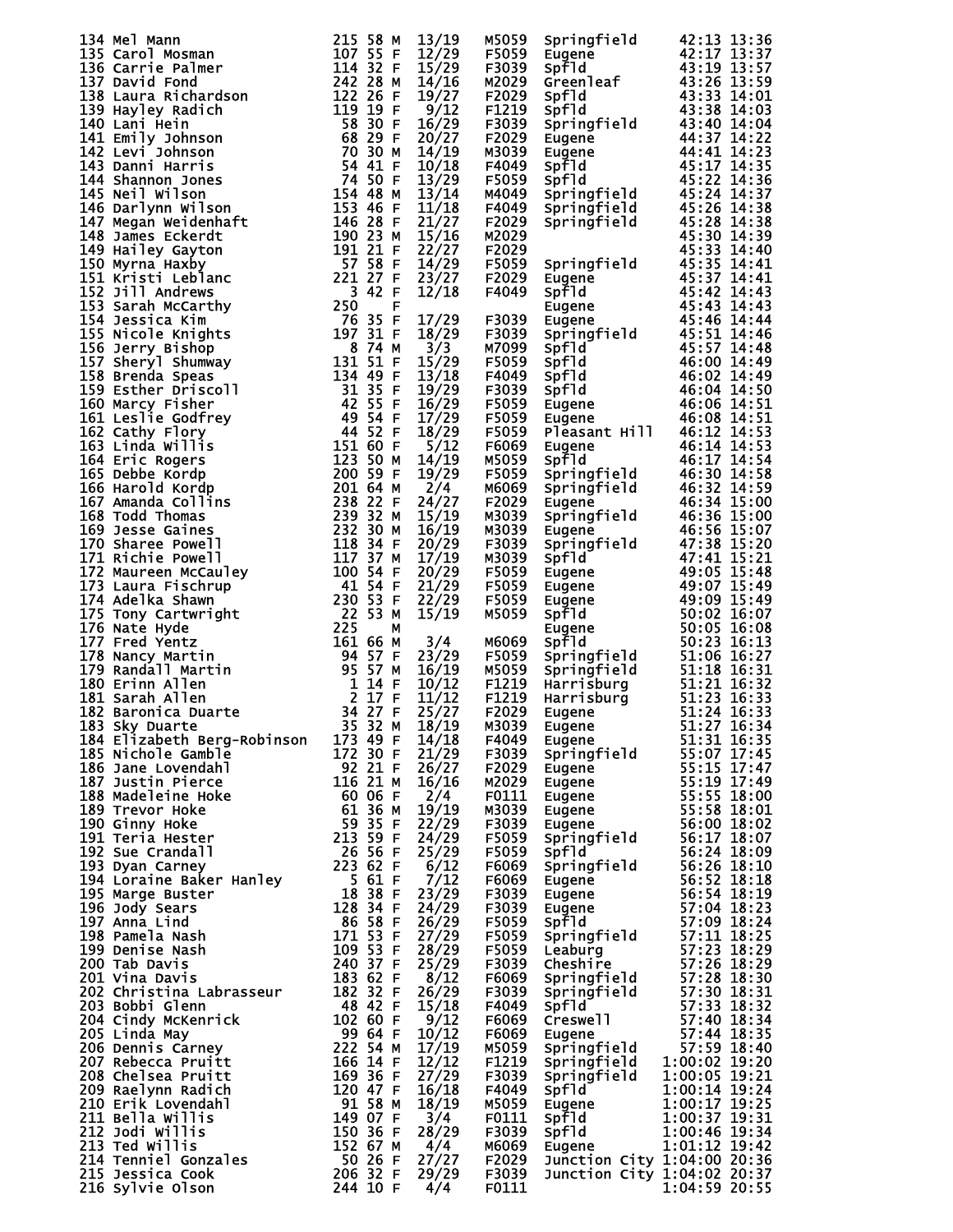| 217 Julie Olson<br>218 Logan Yarborough<br>218 Logan Yarborough<br>219 Crissy Yarborough<br>220 Levi Yarborough<br>220 Levi Yarborough<br>221 Louise Johnson<br>221 Louise Johnson<br>222 Brenda Dandurand<br>223 Teddy Johnson<br>223 Teddy Johns                                                                                                                                     |                                   |                                                                                                                                                         | 14/14 | F4049<br>M1219<br>F4049<br>M1219<br>F5059<br>M4049<br>F6069<br>F6069<br>M5059                                                                                                                                                                                                                                                                                          |                                  |                                               | 1:05:04 20:57<br>spf1d<br>spf1d<br>spf1d<br>1:06:23 21:22<br>9710 1:06:23 21:22<br>9710 1:06:32 21:25<br>9710 1:06:43 21:29<br>9710 1:06:44 21:29<br>9710 1:06:45 21:30<br>9710 1:07:11 21:38<br>9710 1:07:11 21:38<br>9710 1:16:13 24:32<br>9710 1:16:13 24:32<br>9710 1:16:15 24:33 |  |
|----------------------------------------------------------------------------------------------------------------------------------------------------------------------------------------------------------------------------------------------------------------------------------------------------------------------------------------------------------------------------------------|-----------------------------------|---------------------------------------------------------------------------------------------------------------------------------------------------------|-------|------------------------------------------------------------------------------------------------------------------------------------------------------------------------------------------------------------------------------------------------------------------------------------------------------------------------------------------------------------------------|----------------------------------|-----------------------------------------------|---------------------------------------------------------------------------------------------------------------------------------------------------------------------------------------------------------------------------------------------------------------------------------------|--|
|                                                                                                                                                                                                                                                                                                                                                                                        |                                   | 5K Run Results By Age Group                                                                                                                             |       |                                                                                                                                                                                                                                                                                                                                                                        |                                  |                                               |                                                                                                                                                                                                                                                                                       |  |
| MALE AGE GROUP: 01 TO 11<br><b>1 Jed Driscoll</b><br>2 Malakai Gaines                                                                                                                                                                                                                                                                                                                  | 08<br>08                          | 31:57<br>33:03                                                                                                                                          |       | 3 Bryant Driscoll<br>4 Jamison Gaines                                                                                                                                                                                                                                                                                                                                  |                                  | 05<br>06                                      | 39:49<br>40:21                                                                                                                                                                                                                                                                        |  |
| FEMALE AGE GROUP: 01 TO 11<br>1 Kate Walkup<br>2 Madeleine Hoke                                                                                                                                                                                                                                                                                                                        | 10<br>06                          | 36:05<br>55:55<br>55:55                                                                                                                                 |       | 3 Bella Willis<br>4 Sylvie Olson                                                                                                                                                                                                                                                                                                                                       |                                  |                                               | 07 1:00:37<br>10 1:04:59                                                                                                                                                                                                                                                              |  |
| MALE AGE GROUP: 12 TO 19<br>1 Austin Bigbee<br>1 Austin Bigbee 15<br>2 Anders Lovendahl 18<br>3 Christopher Chapman 12<br>4 Eliiah Wyatt 13<br>4 Elijah Wyatt<br>5 Daniel Robertson<br>6 Landin Labrasseur                                                                                                                                                                             | 15<br>$\overline{13}$<br>17<br>14 | 22:43<br>22:55<br>28:17<br>29:26<br>29:31<br>32:01                                                                                                      |       | 7 Caleb Pruitt<br>8 Skyler Cheek<br>9 Brady Bigbee<br>10 Logan Yarborough<br>13 1:05:52<br>11 Levi Yarborough<br>16 1:06:32                                                                                                                                                                                                                                            |                                  |                                               |                                                                                                                                                                                                                                                                                       |  |
| 32:0<br>32:0<br>3 Nolan Pruit<br>4 Miriam Jacobson<br>6 Anne Walkup<br>4 Alex Jones<br>5 Karli Olson<br>6 Anne Walkup<br>6 Anne Walkup<br>4 Alex Jones<br>2 Jonathan La Ich<br>2 Jonathan La Ich<br>3 Corey<br>7<br>4 Alex Jones<br>2 Jonathan La Ich<br>3 Cor                                                                                                                         |                                   |                                                                                                                                                         |       |                                                                                                                                                                                                                                                                                                                                                                        |                                  |                                               |                                                                                                                                                                                                                                                                                       |  |
| 1 Alex Jones<br>2 Jonathan La Lanning<br>23 Corey King<br>4 Samuel McElwain<br>5 Ian McCarty<br>6 Cory Long<br>7 Reid Weaver<br>8 Jacob Miskulin<br>29<br>7 Reid Weaver<br>29<br>8 Jacob Miskulin<br>8 Jacob Miskulin                                                                                                                                                                  | - 21                              | 18:21<br>19:14<br>20:12<br>20:17<br>21:39<br>23:38                                                                                                      |       | 9 Kyra Weaver<br>10 Derek Weber<br>11 Nicholas Pudewell<br>12 Johathan Creighton<br>13 Colin Lyons<br>14 David Fond<br>15 James Eckerdt<br>16 Justin Pierce<br>21<br>16 Justin Pierce<br>21                                                                                                                                                                            |                                  |                                               | 25:15<br>31:14<br>33:09<br>34:14<br>39:04<br>43:26<br>45:30<br>55:19                                                                                                                                                                                                                  |  |
| FEMALE AGE GROUP: 20 TO 29<br>1 Bethany Howard<br>2 Cat Ebert<br>3 Rachel Lanning<br>4 Kevin Horton<br>5 Jordan Haxby<br>6 Amanda Zicchino<br>2 27:24<br>5 Amanda Zicchino<br>27 27:33<br>7 Ashlee Dixon<br>8 Linsey Bjorklund<br>9 Patty Short<br>9 Patty Short<br>10 Jen Rowe<br>11 Kathy Gore<br>12 Desiree McCormick<br>13 Elyse Elder<br>21<br>13 Elyse Elder<br>14 Natale Oliver | 21<br>26                          | 29:19<br>29:37<br>$29:37$<br>$31:12$<br>$33:19$<br>$33:21$<br>$33:21$<br>$\frac{33:24}{33:26}$<br>33:26<br>36:34                                        |       | 20 Emily Johnson 29<br>21 Megan Weidenhaft<br>22 Hailey Gayton<br>23 Kristi Leblanc<br>23 Kristi Leblanc<br>24 Amanda Collins<br>25 Baronica Duarte<br>26 Jane Lovendahl<br>27 S1:24<br>26 Jane Lovendahl<br>27 S1:24<br>27 S1:24<br>27 Tenniel Gonzales<br>26 1:04:00                                                                                                 |                                  | 28                                            | 44:37<br>45:28                                                                                                                                                                                                                                                                        |  |
| MALE AGE GROUP: 30 TO 39<br>1 Jason Vaughn<br>2 Blessing Chaendera<br>3 3 Jared Hass<br>3 3 Jared Hass<br>4 Shawn Wilson<br>6 Bryan Rowe<br>7 Eric Erickson<br>8 Cory Knights<br>8 David Pruitt<br>0 Wayne Nowacki<br>1 9 David Pruitt<br>3 35<br>1 By Savid Pruitt<br>2 Mayne Nowac<br>10 Wayne Nowacki<br>FEMALE AGE GROUP: 30 TO 39                                                 |                                   | 17:16<br>21:29<br>21:43<br>25:59<br>27:46<br>30:46<br>30:48<br>32:48<br>33:11<br>36:16                                                                  |       | 11 Jonathan Mc<br>11 Jonatnan me<br>12 Robert Sears<br>13 Jeremy Thomas<br>14 Levi Johnson<br>15 Todd Thomas<br>16 Jesse Gaines<br>16 Jesse Gaines<br>17 Richie Powell<br>17 Richie Powell<br>18 Gester Barry Martia 32<br>17 Archie Powell<br>19 Gev Duarte<br>19 Geste<br>19 Trevor Hoke                                                                             |                                  | 31<br>36                                      | 37:42<br>55:58                                                                                                                                                                                                                                                                        |  |
| 1 Laura Raber<br>2 Tori Taylor<br>3 Deanna Knobelspiesse 35<br>3 Deanna Knobelspiesse<br>4 Alicia Meenaghan<br>5 Haidy Lee<br>6 Katie Standifer<br>6 Katie Standifer<br>7 Mary Marsiglio<br>8 Chelsea Brandenburg<br>9 Jennifer Kearney<br>9 Jennifer Kearney<br>9 Jennie Sweeten<br>11 Jessame Ireland<br>12 Danie<br>13 Julie Nowacki                                                | 33<br>31<br>30                    | 21:23<br>22:27<br>25:05<br>27:08<br>28:10<br>29:02<br>30:56<br>$\frac{30:58}{31:49}$<br>$\begin{array}{r} 32:04 \\ 33:05 \\ 33:07 \end{array}$<br>36:33 |       | 16 Lani Hein<br>17 Jessica Kim<br>18 Nicole Knights<br>19 Esther Driscoll<br>20 Sharee Powell<br>20 Sharee Powell<br>21 Nichole Gamble<br>22 Ginny Hoke<br>23 Marge Buster<br>24 Jody Sears<br>25 Tab Davis<br>25 Tab Davis<br>27 57:26<br>27 57:26<br>26 Christina Labrasseur 32 57:30<br>27 Chelsea Pruitt 36 1:00:05<br>28 Jodi Willie 36 1:00:46<br>28 Jodi Willis | $\frac{35}{34}$<br>$36\;1:00:46$ | 30<br>$\begin{array}{c} 35 \\ 31 \end{array}$ | 43:40<br>45:46<br>45:51<br>46:04<br>47:38<br>57:30                                                                                                                                                                                                                                    |  |